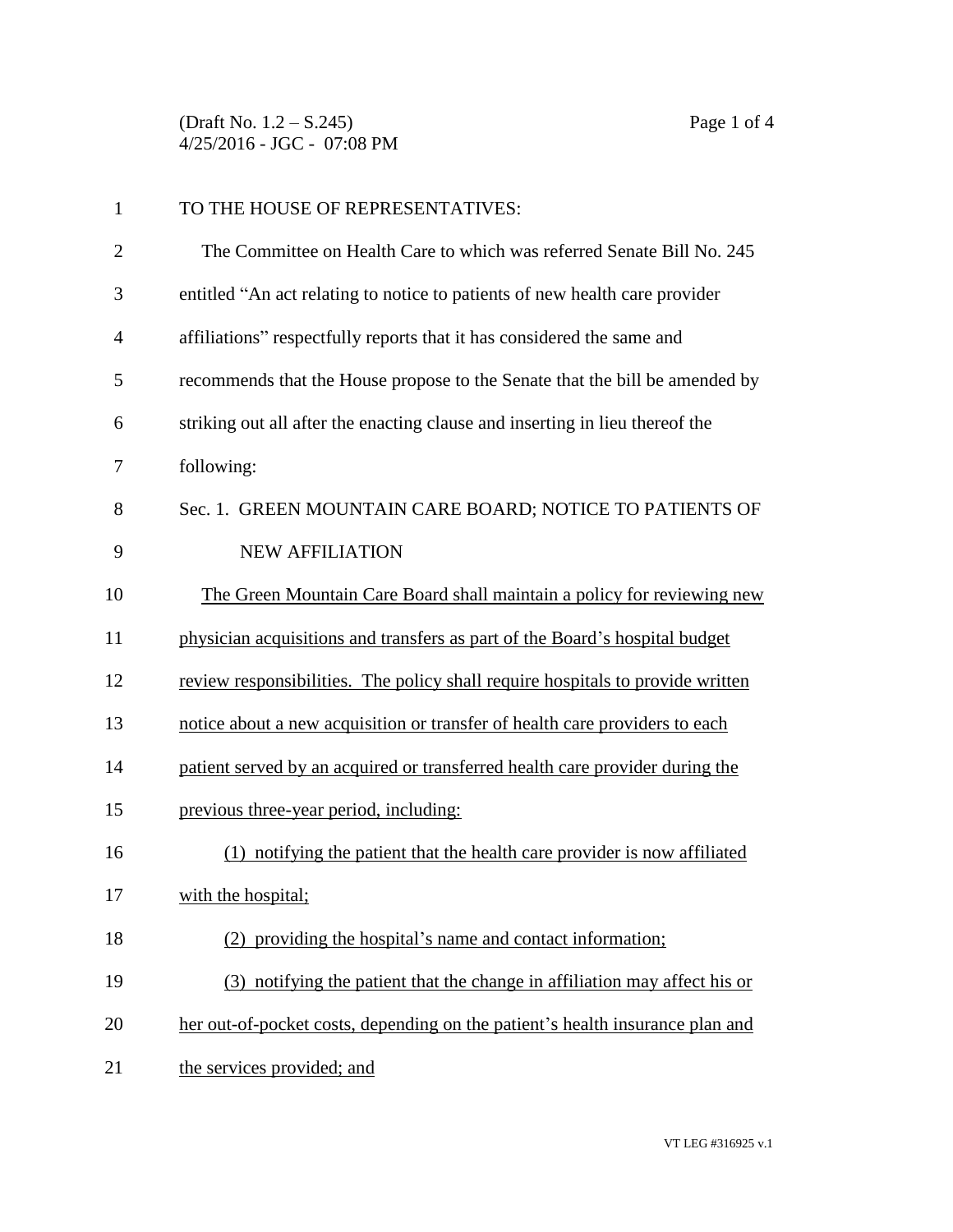(Draft No. 1.2 – S.245) Page 2 of 4 4/25/2016 - JGC - 07:08 PM

| $\mathbf{1}$   | (4) recommending that the patient contact his or her insurance company         |
|----------------|--------------------------------------------------------------------------------|
| $\overline{2}$ | with specific questions or to determine his or her actual financial liability. |
| 3              | Sec. 2. 18 V.S.A. § 9405c is added to read:                                    |
| $\overline{4}$ | § 9405c. NOTICE OF ACQUISITION                                                 |
| 5              | (a) As used in this section:                                                   |
| 6              | (1) "Acquire" means a purchase or transfer through which a hospital            |
| 7              | will own or control the business of a medical practice.                        |
| 8              | (2) "Hospital" means a general hospital or hospital facility licensed          |
| 9              | under chapter 43 of this title.                                                |
| 10             | (3) "Medical practice" means a business through which one or more              |
| 11             | physicians practice medicine.                                                  |
| 12             | (b) Each hospital shall provide notice to the Office of the Attorney General   |
| 13             | at least 90 days or as soon as practicable prior to the effective date of a    |
| 14             | transaction through which the hospital will acquire a medical practice. The    |
| 15             | notice shall include at least the following information:                       |
| 16             | (1) the name and address of the hospital acquiring the medical practice        |
| 17             | and contact information for a representative of the hospital; and              |
| 18             | (2) the name and address of the medical practice being acquired and            |
| 19             | contact information for a representative of the medical practice.              |
| 20             | (c) Information provided to the Office of the Attorney General pursuant to     |
| 21             | this section is exempt from public inspection and copying under the Public     |
|                |                                                                                |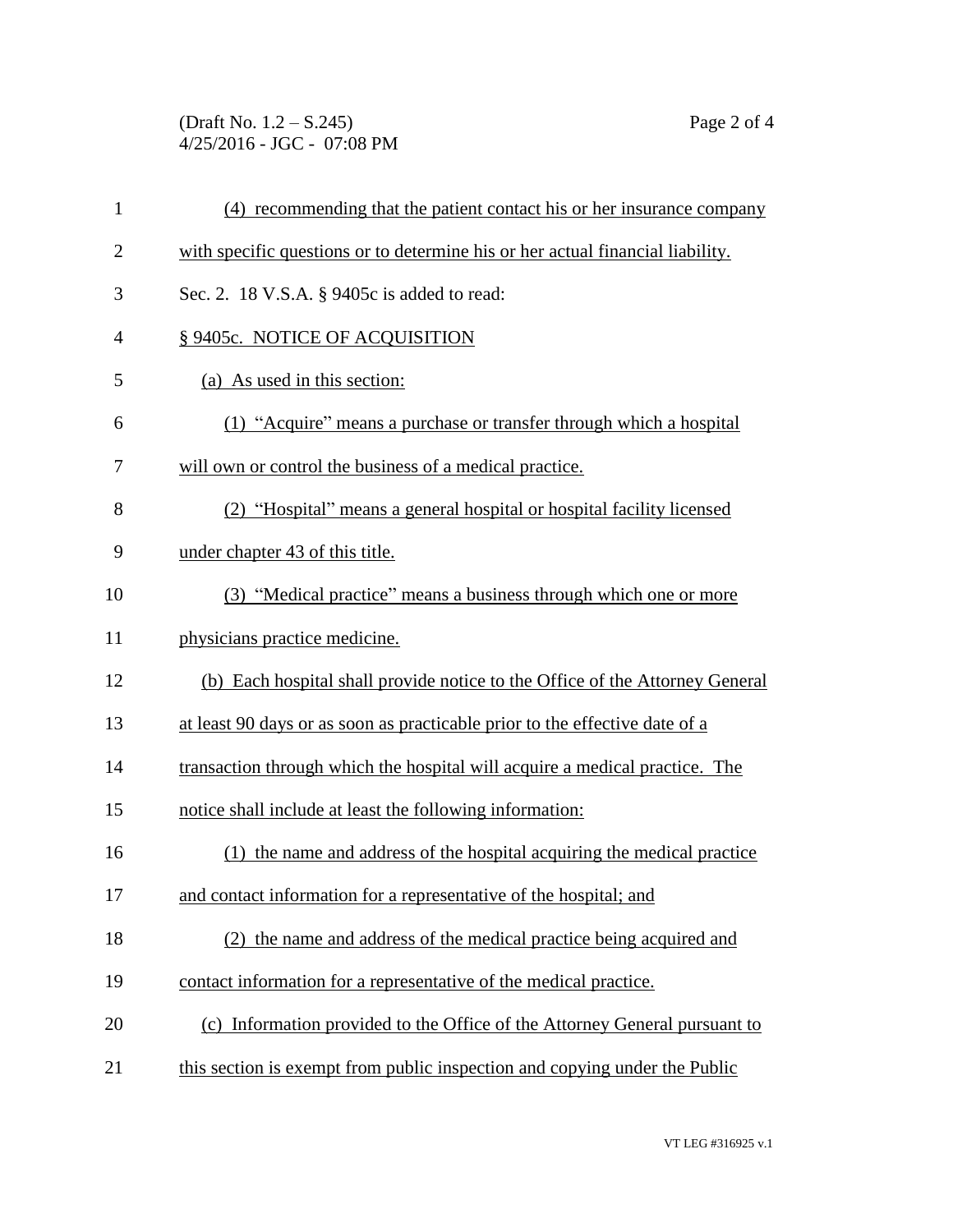(Draft No. 1.2 – S.245) Page 3 of 4 4/25/2016 - JGC - 07:08 PM

| $\mathbf{1}$   | Records Act and shall be kept confidential except to the extent necessary to  |  |  |
|----------------|-------------------------------------------------------------------------------|--|--|
| $\overline{2}$ | allow the Office to perform an inquiry into potentially anticompetitive       |  |  |
| 3              | practices.                                                                    |  |  |
| $\overline{4}$ | Sec. 3. REDUCING PAYMENT DIFFERENTIALS; GUIDANCE AND                          |  |  |
| 5              | <b>IMPLEMENTATION; REPORT</b>                                                 |  |  |
| 6              | (a) On or before July 15, 2016, the Green Mountain Care Board shall           |  |  |
| 7              | provide to the Health Reform Oversight Committee, the House Committee on      |  |  |
| 8              | Health Care, and the Senate Committees on Health and Welfare and on           |  |  |
| 9              | Finance a copy of each implementation plan for providing fair and equitable   |  |  |
| 10             | reimbursement amounts for professional services provided by academic          |  |  |
| 11             | medical centers and by other professionals, as required to be developed by    |  |  |
| 12             | health insurers pursuant to 2015 Acts and Resolves No. 54, Sec. 23(b).        |  |  |
| 13             | (b) No later than 30 days following the Board's review of each                |  |  |
| 14             | implementation plan pursuant to 2015 Acts and Resolves No. 54, Sec. 23(b)     |  |  |
| 15             | but in no event later than December 1, 2016, the Board shall report to the    |  |  |
| 16             | Health Reform Oversight Committee, the House Committee on Health Care,        |  |  |
| 17             | and the Senate Committees on Health and Welfare and on Finance on its         |  |  |
| 18             | progress toward achieving fair and equitable reimbursement amounts for        |  |  |
| 19             | professional services provided by academic medical centers and by other       |  |  |
| 20             | professionals, without increasing health insurance premiums or public funding |  |  |
| 21             | of health care, as required by 2015 Acts and Resolves No. 54, Sec. 23(b.      |  |  |